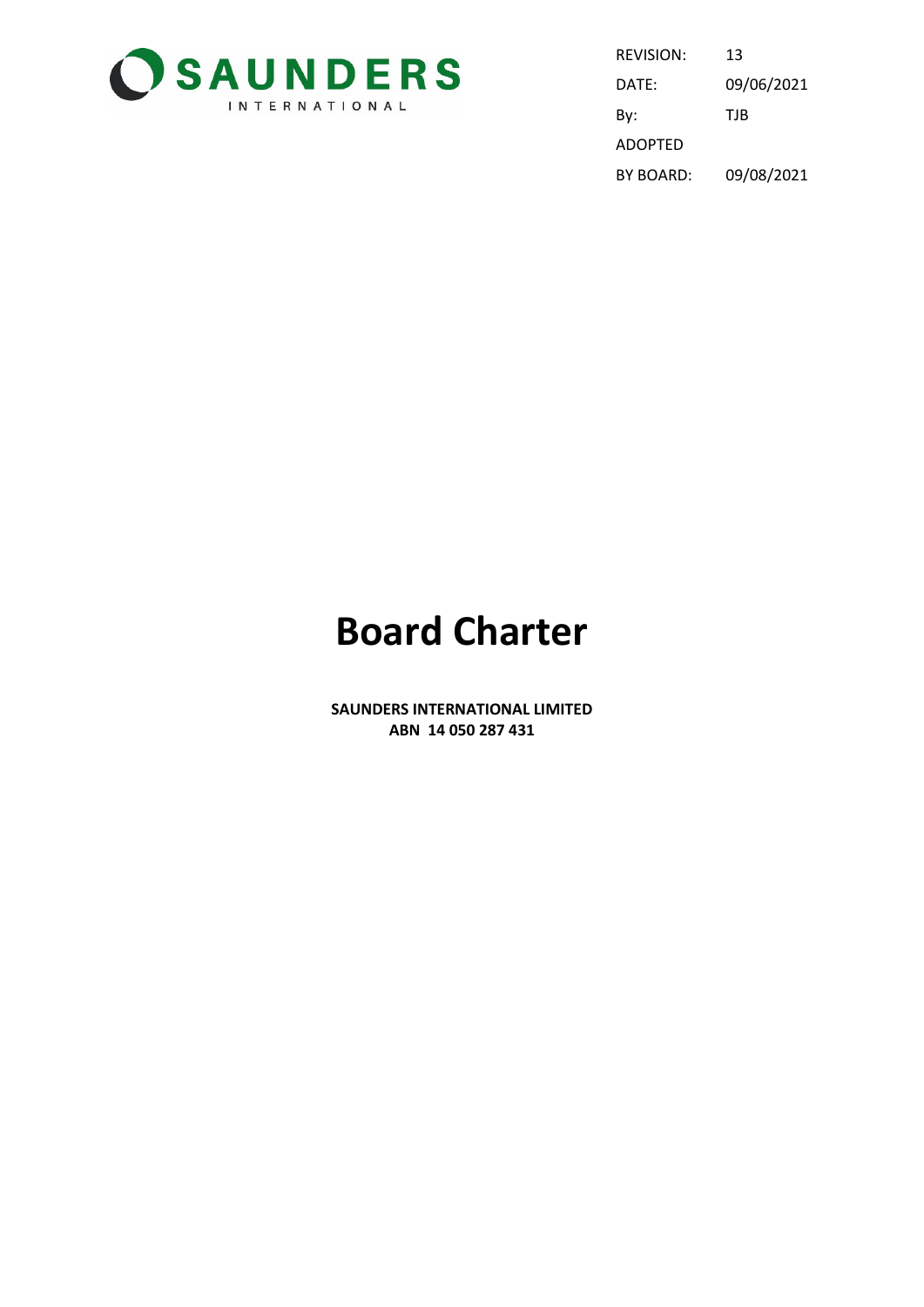### **CONTENTS**

| 2.  |  |
|-----|--|
| 3.  |  |
| 4.  |  |
| 5.  |  |
| 6.  |  |
| 7.  |  |
| 8.  |  |
| 9.  |  |
| 10. |  |
| 11. |  |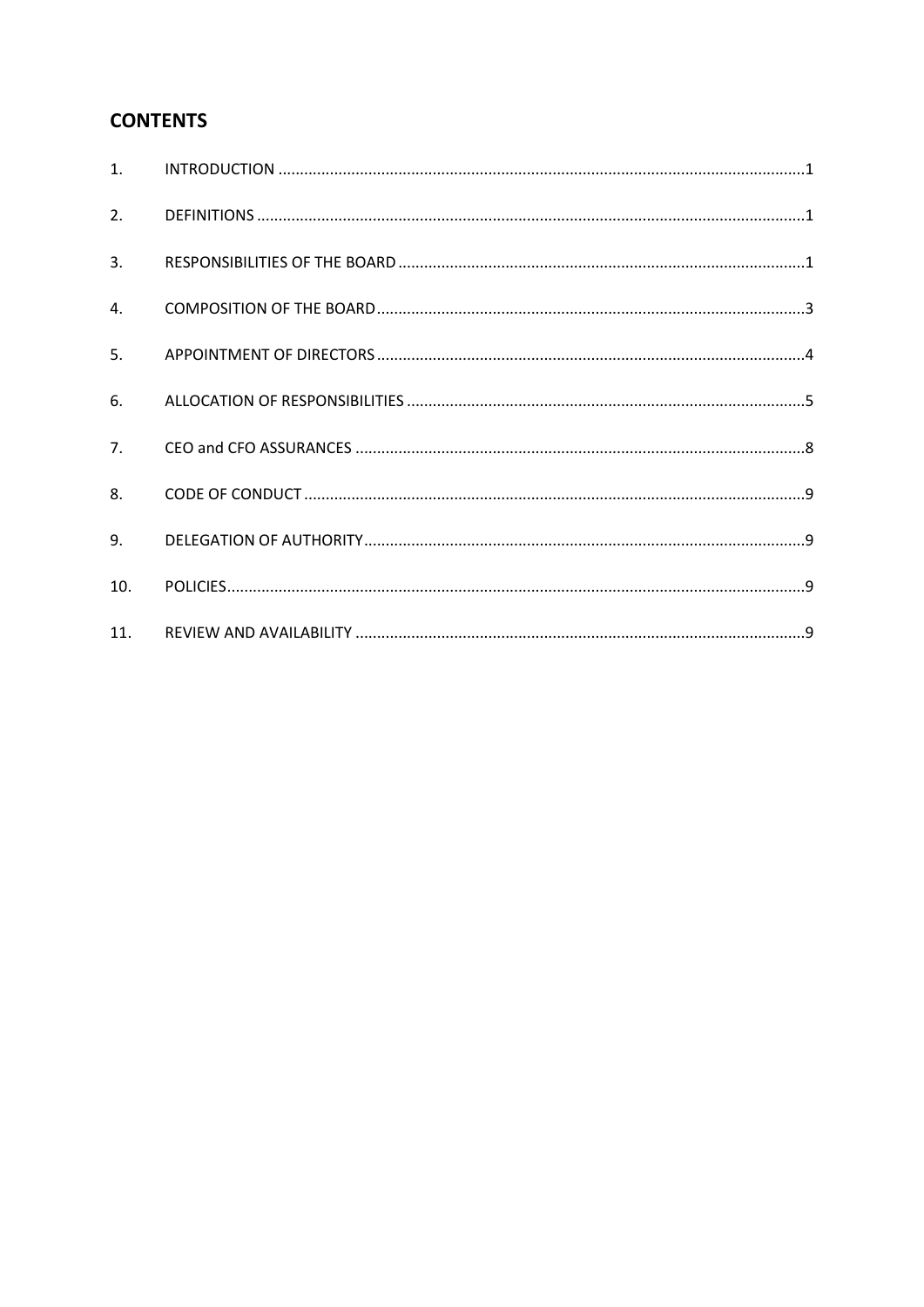**Saunders International Limited** ABN 14 050 287 431 (**Company**)

## **Board Charter**

#### <span id="page-2-0"></span>**1. INTRODUCTION**

1.1 This Charter sets out the functions and responsibilities of the Board and Management of the Company.

#### <span id="page-2-1"></span>**2. DEFINITIONS**

- 2.1 In this Charter:
	- (1) **Board** means the board of directors of the Company;
	- (2) **CEO** means the Chief Executive Officer;
	- (3) **CFO** means the Chief Financial Officer;
	- (4) **Chair** means the chair of the Board;
	- (5) **Charter** means this Board Charter;
	- (6) **Constitution** means the Company's constitution;
	- (7) **Management** means the CEO and the CFO and to the extend relevant, the members of the leadership team that report to the CEO; and
	- (8) **Secretary** means the Company secretary.

#### <span id="page-2-2"></span>**3. RESPONSIBILITIES OF THE BOARD**

- 3.1 The Board is responsible for, and has the authority to determine, all matters relating to the strategic direction, policies, practices, establishing goals for management and the operation of the Company. Without intending to limit this general role of the Board, the specific functions and responsibilities of the Board include:
	- (1) representing the shareholders' interests in the direction and management of the Company;
	- (2) overseeing the management of the Company, including its control and accountability systems, its risk monitoring systems and its performance objectives;
	- (3) overseeing the Occupation Health and Safety Policy and Performance of the Company. Safety performance will be reviewed at most Board meetings and other occasions where appropriate;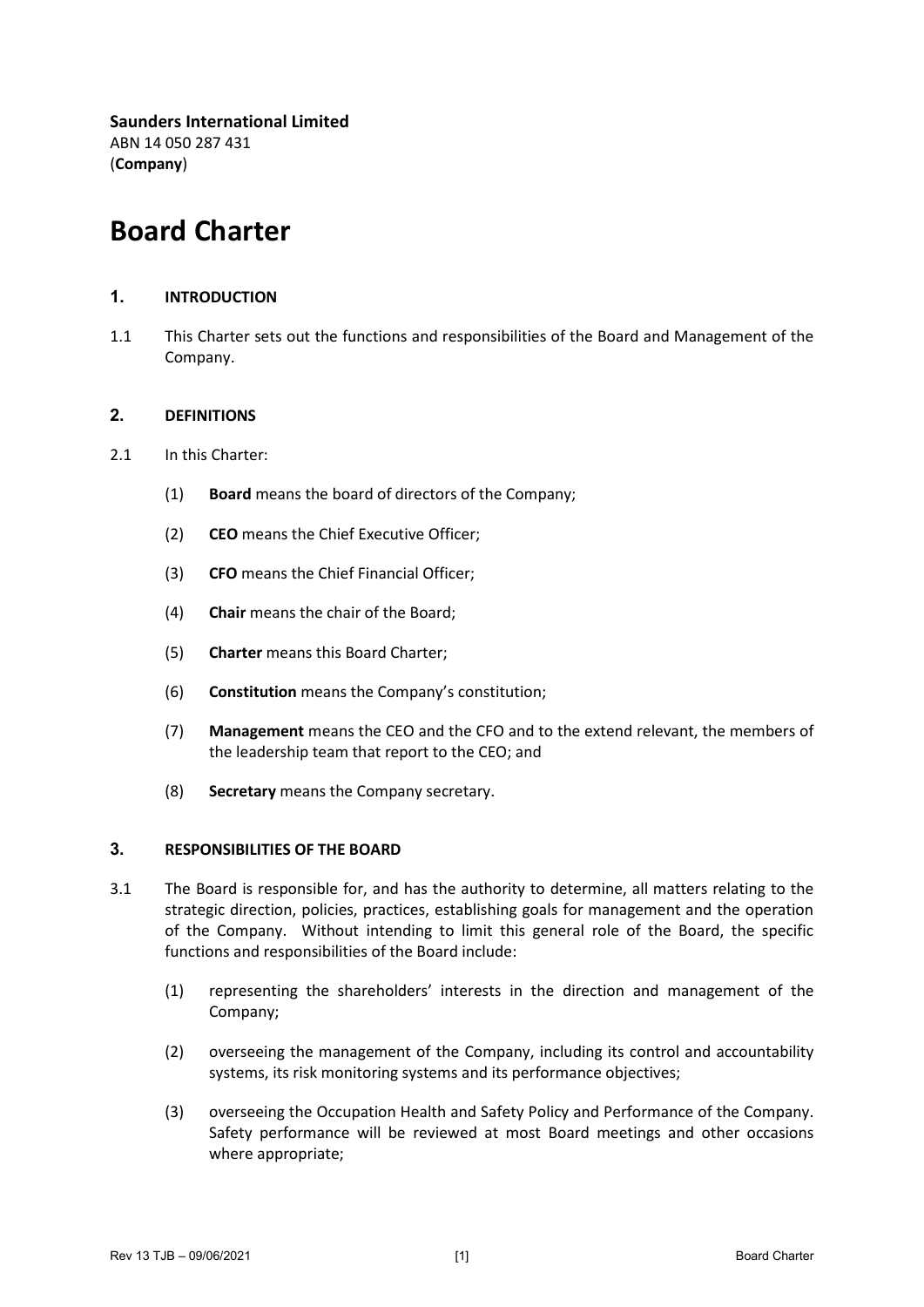- (4) appointing and removing the CEO (or equivalent), including approving remuneration of the CEO and the remuneration policy and succession plans for the CEO;
- (5) ratifying the appointment and, where appropriate, removing the CFO (or equivalent) and the Secretary and the senior executives who report to the CEO;
- (6) providing leadership and guidance into the establishment of the Company's strategic and performance objectives and into the approval of Management's development of corporate strategy and performance objectives;
- (7) reviewing and approving the Company's financial accounts for submission to relevant Australian regulatory authorities;
- (8) reviewing and approving the annual budget and business plans;
- (9) monitoring the financial performance and other significant issues and outcomes on a periodic basis;
- (10) reviewing and ratifying systems of risk management and internal compliance and control, codes of conduct and legal compliance;
- (11) monitoring Management's performance and implementation of strategy, ensuring appropriate resources are available and ensuring succession plans are in place;
- (12) approving capital expenditure, capital management and acquisitions and divestitures where required under the Delegation of Authority Procedure and Matrix;
- (13) monitoring that the Company complies with its responsibilities under the Corporations Act, the ASX Listing Rules, the Company's Constitution and other relevant laws;
- (14) reviewing and approving any significant operations and external communications by the Company;
- (15) evaluating the performance of the Board, its committees and its directors on a periodic basis as necessary using processes that are appropriate;
- (16) approving the Company's corporate charters and policies, monitoring the Company's achievement of objectives set out in the policies, and reviewing the charters and policies periodically for relevance and currency;
- (17) determining the Company's dividend policy and the amount and timing of all dividends;
- (18) monitoring and reviewing the Company's Corporate Governance and approving the annual Corporate Governance Summary, Statement and Appendix 4G;
- <span id="page-3-0"></span>(19) approving other matters where required under the Delegation of Authority (Procedure and Matrix).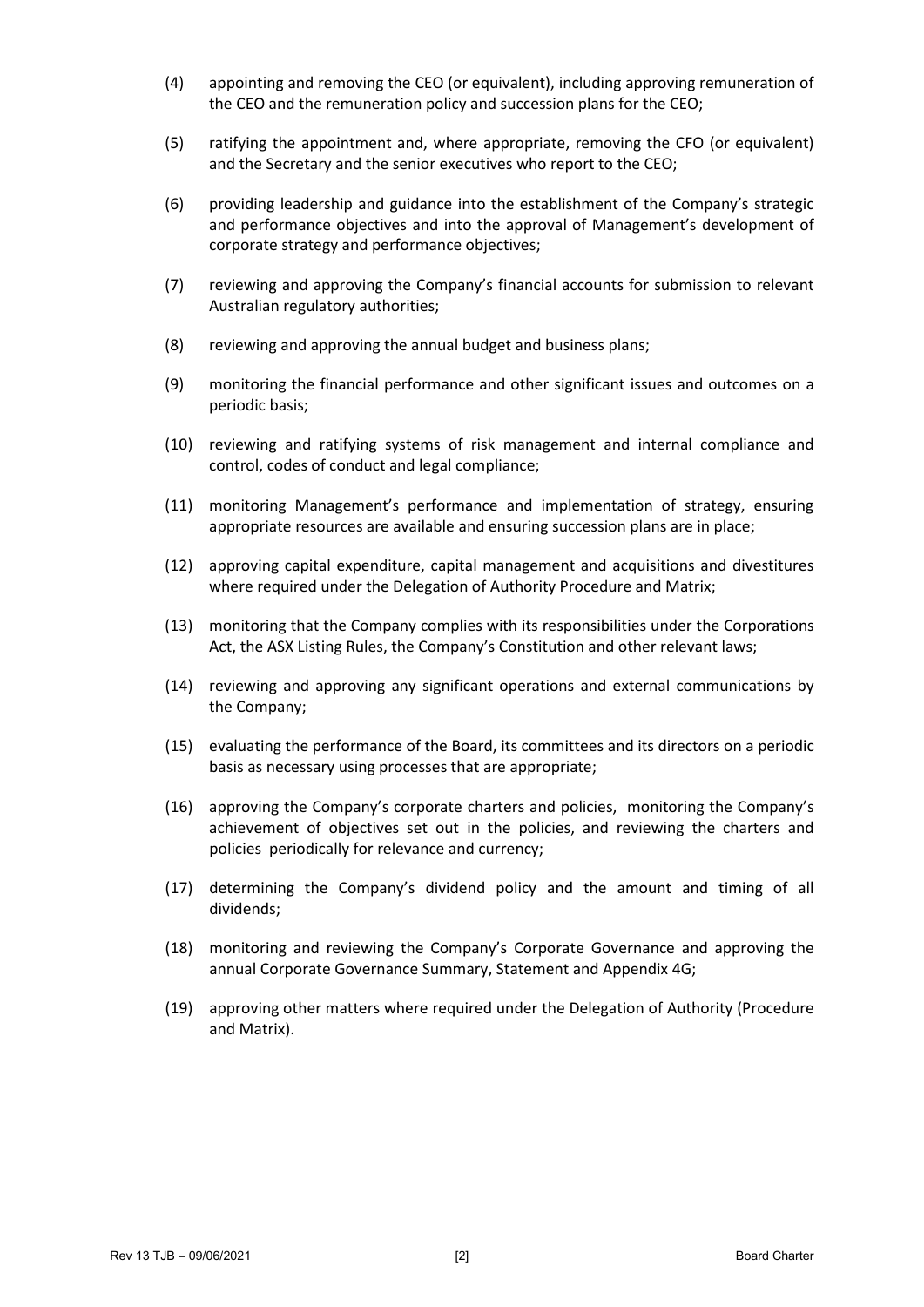#### **4. COMPOSITION OF THE BOARD**

#### 4.1 Size

The Board will typically be comprised of 4 directors. This number may be increased where it is highlighted that additional expertise is required in specific areas, or when an outstanding candidate is identified. The number of directors may reduce to 3 for an interim period.

- 4.2 Independent directors
	- (1) It is the Board's objective to be composed of at least two independent non-executive directors. This number may reduce for an interim period.
	- (2) A director is independent and non-executive when he or she is not a member of management and when he or she:
		- (a) is not a substantial shareholder of the Company or an officer of, or otherwise associated directly with a substantial shareholder of the Company (as defined in section 9 of the *Corporations Act 2001);*
		- (b) has not, within the last 3 years, been employed in an executive capacity by the Company or another group member, or been a director after ceasing to hold any such employment;
		- (c) has not, within the last 3 years, been a principal of a material professional adviser or a material consultant to the Company or another group member, or an employee materially associated with the service provided;
		- (d) is not a material supplier or customer of the Company or other group member, or an officer of or otherwise associated, directly or indirectly, with a material supplier or customer;
		- (e) has no material contractual relationship with the Company or another group member other than as a director of the Company;
		- (f) has not served on the Board for a period which could, or could reasonably be perceived to, materially interfere with the director's ability to act in the best interests of the Company; and
		- (g) is free from any interest and any business or other relationship which could, or could reasonably be perceived to, materially interfere with the director's ability to act in the best interests of the Company.

#### 4.3 Expertise

- (1) The Board shall ensure that, collectively, it has the appropriate range of expertise to properly fulfil its responsibilities, including:
	- (a) accounting and finance;
	- (b) business;
	- (c) engineering and/or construction industry or related industry;
	- (d) CEO-level experience.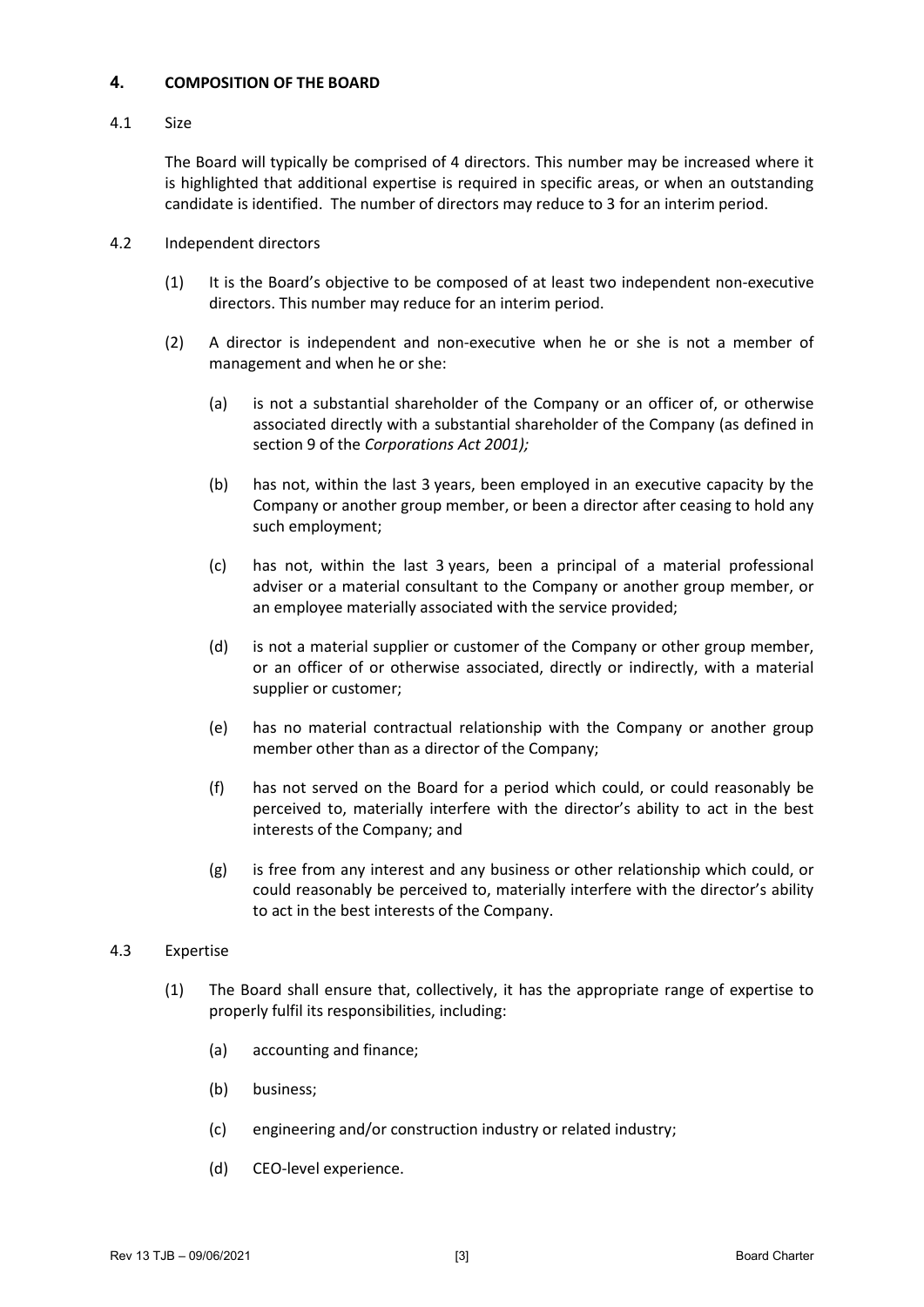(2) The Board shall review the range of expertise of its members on a regular basis and ensure that it has operational and technical expertise relevant to the operation of the Company.

#### <span id="page-5-0"></span>**5. APPOINTMENT OF DIRECTORS**

- 5.1 Directors are appointed in accordance with the terms of the Constitution.
- 5.2 Subject to the number of directors allowed under the Constitution, a director may be appointed by an ordinary resolution of the Company in a general meeting. Where a director's position becomes vacant in between such elections, the Board may appoint a replacement director. Such a replacement director will only hold office until the next annual general meeting of the Company.
- 5.3 The terms and conditions of the appointment and retirement of members of the Board will be set out in a letter of appointment, which shall include the following matters:
	- (1) the term of the appointment, subject to member approval;
	- (2) time commitments envisaged;
	- (3) the services and responsibilities of directors;
	- (4) any special duties or arrangements attaching to the position;
	- (5) circumstances in which an office of director becomes vacant;
	- (6) expectations regarding involvement with committee work;
	- (7) remuneration and expenses;
	- (8) superannuation arrangements;
	- (9) the requirement to disclose directors' interests and any matters which affect the director's independence;
	- (10) trading policy governing dealings in securities (including any share qualifications) and related financial instruments by directors, including notification requirements;
	- (11) induction, training arrangements;
	- (12) indemnity and insurance arrangements;
	- (13) confidentiality and rights of access to corporate information; and
	- (14) a copy of the Constitution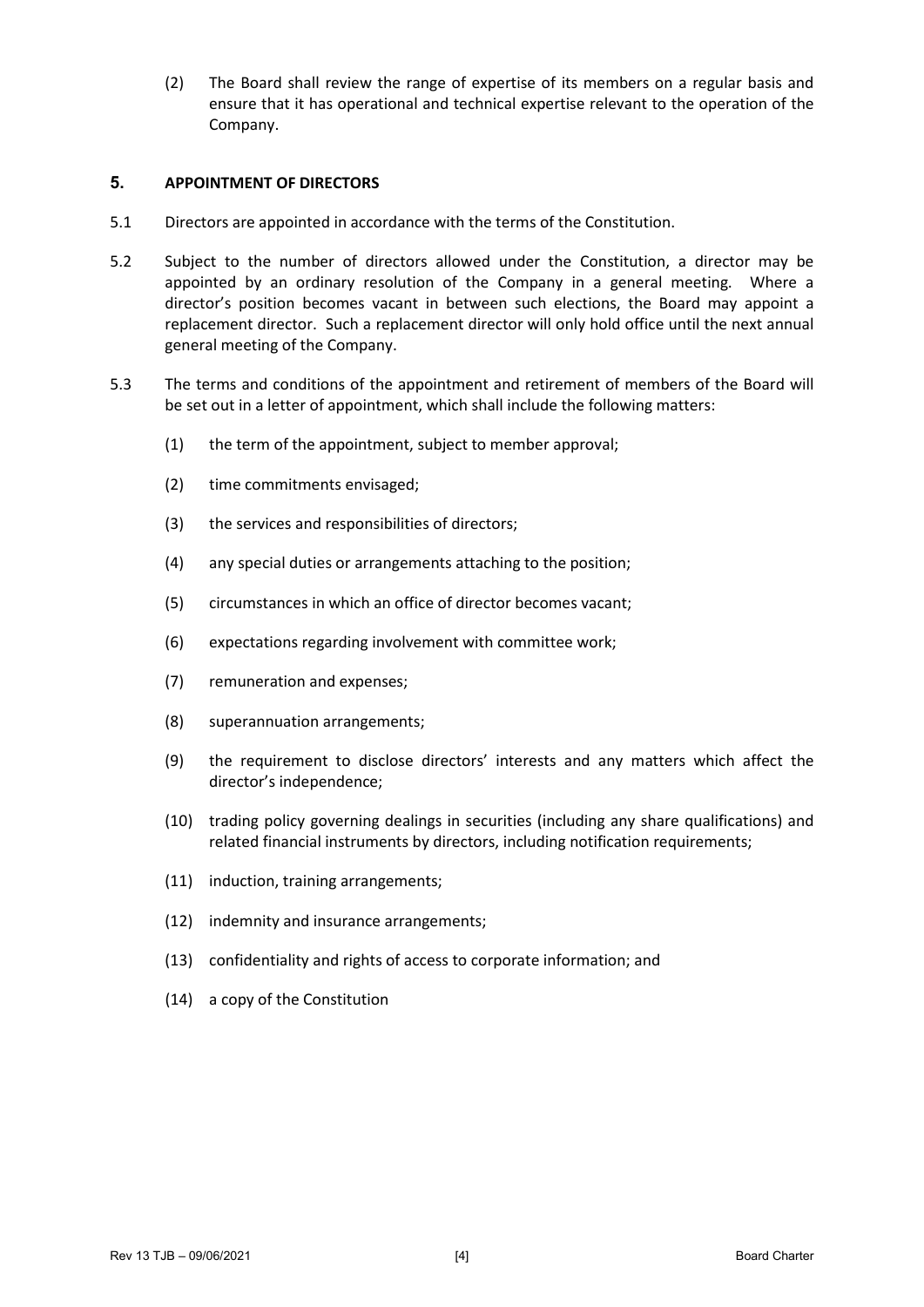#### <span id="page-6-0"></span>**6. ALLOCATION OF RESPONSIBILITIES**

#### 6.1 Chair

- (1) The Board elects the Chair in accordance with the Constitution.
- (2) The Chair is responsible for leadership of the Board, for the efficient organisation and conduct of the Board's function, and for the briefing of all directors in relation to issues arising at Board meetings.
- (3) The Chair's specific duties are to:
	- (a) chair board meetings;
	- (b) establish the agenda for Board meetings in consultation with the CEO;
	- (c) ensure Board minutes properly reflect Board decisions;
	- (d) chair meetings of Shareholders' including the Annual General Meeting of the Company;
	- (e) be the spokesperson for the Company at the annual general meeting;
	- (f) be the major point of contact between the Board and the CEO;
	- (g) be kept fully informed of current events by the CEO on all matters which may be of interest to directors;
	- (h) regularly review with the CEO and such other senior officers as the CEO recommends, progress on important initiatives and significant issues facing the Company;
	- (i) provide mentoring for the CEO;
	- (j) chair the CEO evaluation process through the Board;
	- (k) commence the annual process of Board and director evaluation; and
	- (l) authorize the expenses of other directors and the CEO.
- (4) The Chair may be removed from office in accordance with the Constitution.
- 6.2 Individual directors

In accordance with statutory requirements and in keeping with developments at common law, directors have the following responsibilities:

- (1) exercise their powers and discharge their duties in good faith and in the best interests of the Company;
- (2) use their powers of office for a proper purpose and not for personal advantage or for the benefit of another party;
- (3) use due care and diligence;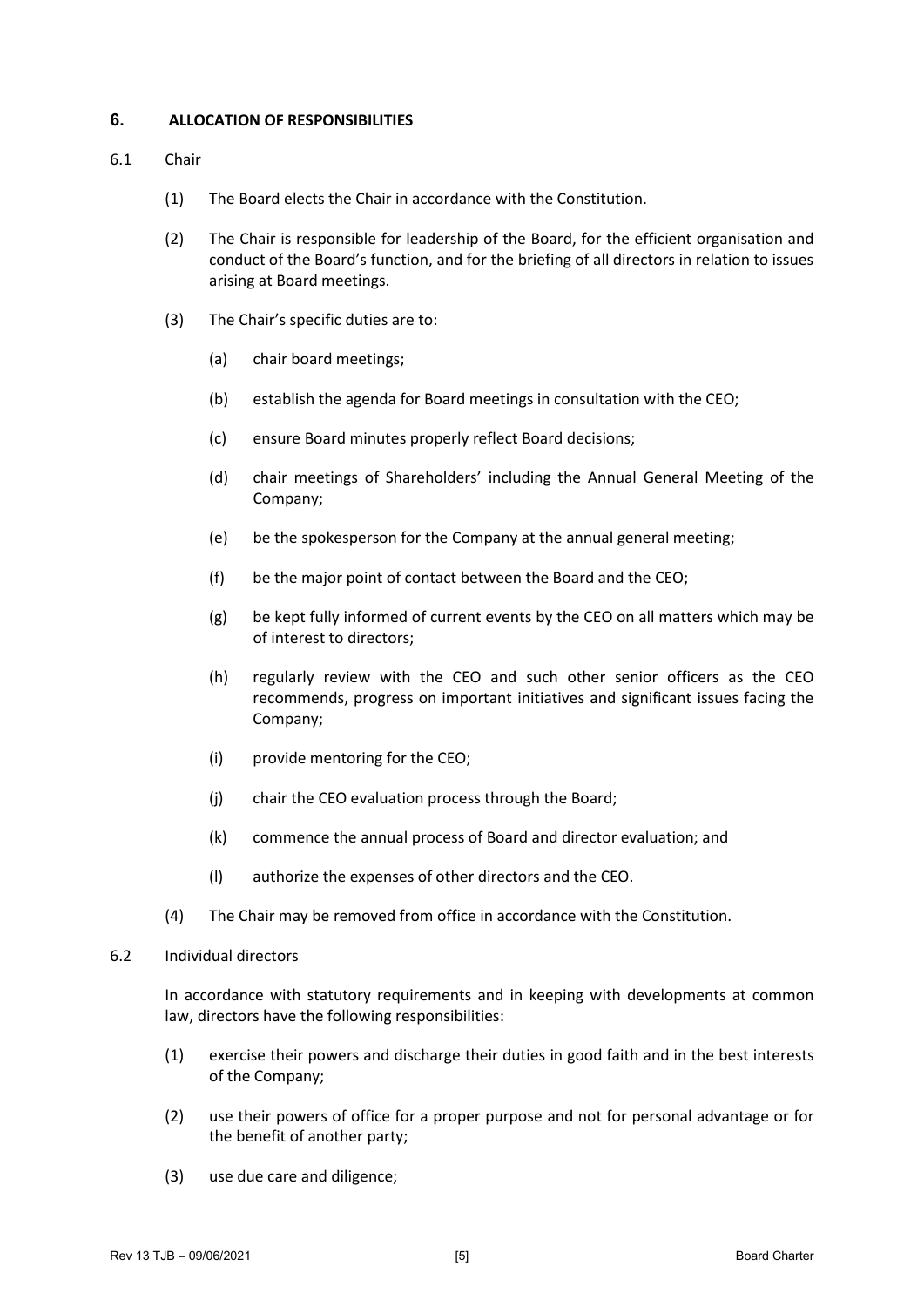- (4) make a reasonable effort to become and remain familiar with the affairs of the Company;
- (5) attend all Board meetings and Board functions unless there are valid reasons for nonattendance; and
- (6) commit the necessary time and energy to Board matters to ensure that they are contributing their best endeavours in the performance of their duties for the benefit of the Company, without placing undue reliance on other directors to fulfil these duties.
- (7) Directors (including the Chair) are required to comply with the conflict of interest provisions under the Constitution.
- (8) Directors, including the Chair are required to comply with the provisions of the Company's Securities Trading Policy as it applies to their holdings and trading of shares in the Company. In accordance with the Listing Rules, each director is required to enter into an agreement with the Company to provide details of his or her "relevant Interest" in the Company's securities upon appointment and within 3 business days of a change in the "relevant Interest" and following retirement. The Company is required to notify the ASX of any change in a director's interest within 5 business day of the change.
- 6.3 The CEO
	- (1) The CEO is appointed by the Board.
	- (2) The CEO is responsible for the ongoing management of the Company in accordance with the strategy, policies and programs approved by the Board.
	- (3) The CEO's responsibilities include but are not limited to:-
		- (a) ensuring a safe workplace for all employees, contractors and others involved with the operations of the Company;
		- (b) ensuring a commitment by the management and supervision of the Company to the OHS System and Procedures and to continuous improvement of OHS outcomes.
		- (c) developing with the Board, a consensus for the Company's vision and direction;
		- (d) constructing, with the Company's Management team, programs to implement this vision;
		- (e) lead the Management team's development of the corporate strategy and plan and performance objectives;
		- (f) lead and oversee the development of the annual budget and business plan;
		- (g) ensure the prudent financial management of the organisation;
		- (h) ensure that the financial management systems and reporting are appropriate, robust and timely;
		- (i) monitor the financial performance and other significant issues and outcomes on an appropriate periodic basis;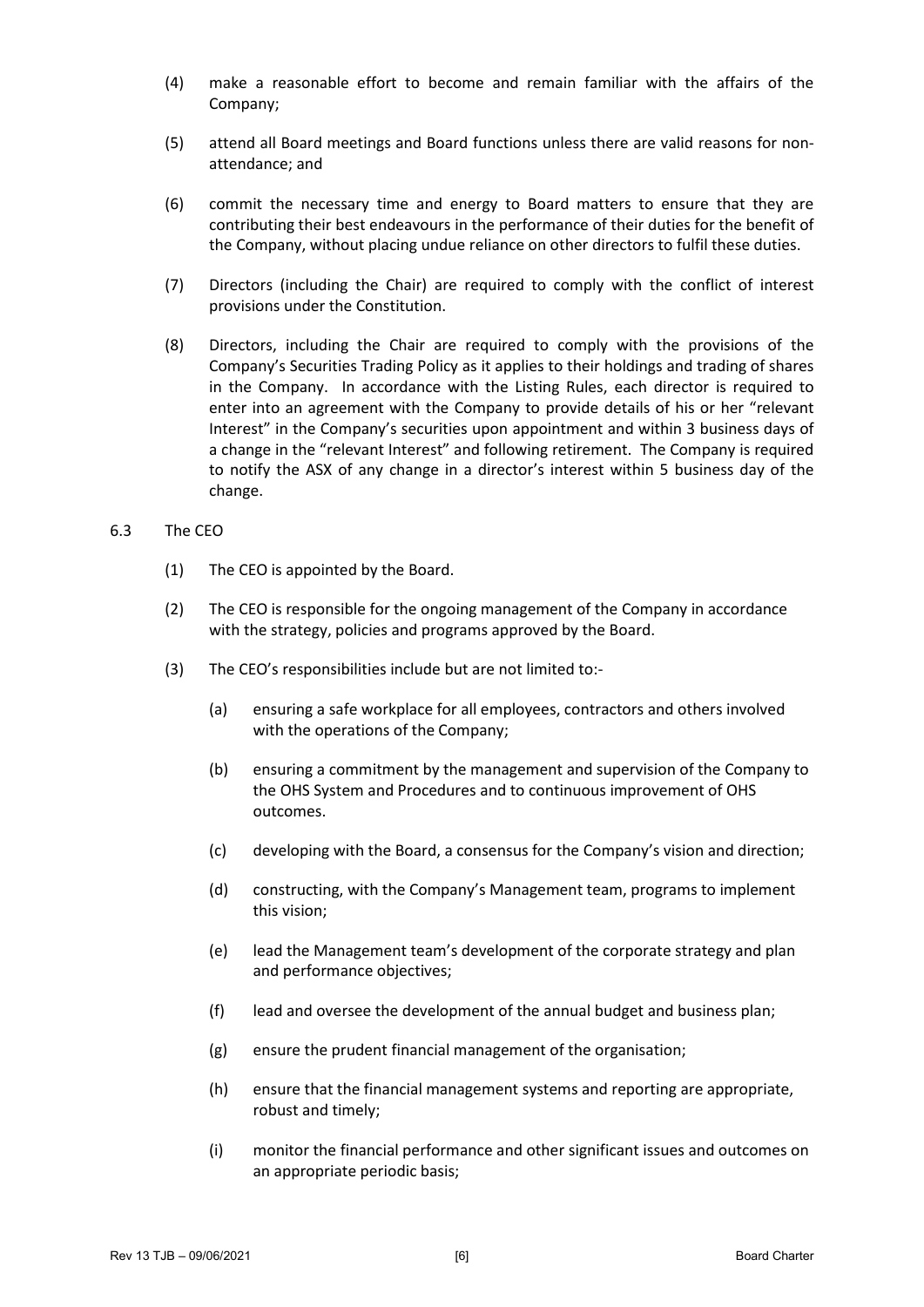- (j) ensure that the systems of risk management and internal compliance and control, codes of conduct and legal compliance are appropriate for the company and its scope of activities;
- (k) negotiating the terms and conditions of appointment of senior executives for Board approval;
- (l) appointing members of the management team;
- (m) endorsing the terms and conditions of appointment of all other staff members;
- (n) providing strong leadership to, and effective management of, the Company in order to:
	- (i) encourage co-operation and teamwork;
	- (ii) build and maintain staff morale at a high level; and
	- (iii) build and maintain a strong sense of staff identity with, and a sense of allegiance to, the Company;
- (o) ensuring a culture of compliance generally, and specifically in relation to environmental matters;
- (p) carrying out the day-to-day management of the Company;
- (q) forming other committees and working parties from time to time if necessary to assist in the orderly conduct and operation of the Company;
- (r) keeping the Board informed, in a timely manner (as determined by the significance of the issue), of all the important issues and activities affecting the Company;
- (s) ensuring that all personnel act with the highest degree of ethics and probity.
- (4) The Board formally delegates the power to the CEO, subject to:
- (a) the current Delegation of Authority Procedure and matrix;
- (b) all CEO remuneration, outside of normal monthly remuneration, being authorised by the Chair;
- (c) all business related expenses paid to the CEO being authorised or ratified by the Chair;
- (d) the appointment of individuals to specific management roles is the responsibility of the CEO, but the terms and conditions of appointment of individuals who report to the CEO must be approved by the Board.

#### 6.4 Board Committees

In order to better manage its responsibilities, the Board will have an Audit and Risk Committee and a Remuneration Committee. Each committee will adopt a charter approved by the Board, setting out its responsibilities. Each committee will comprise at least two nonexecutive directors.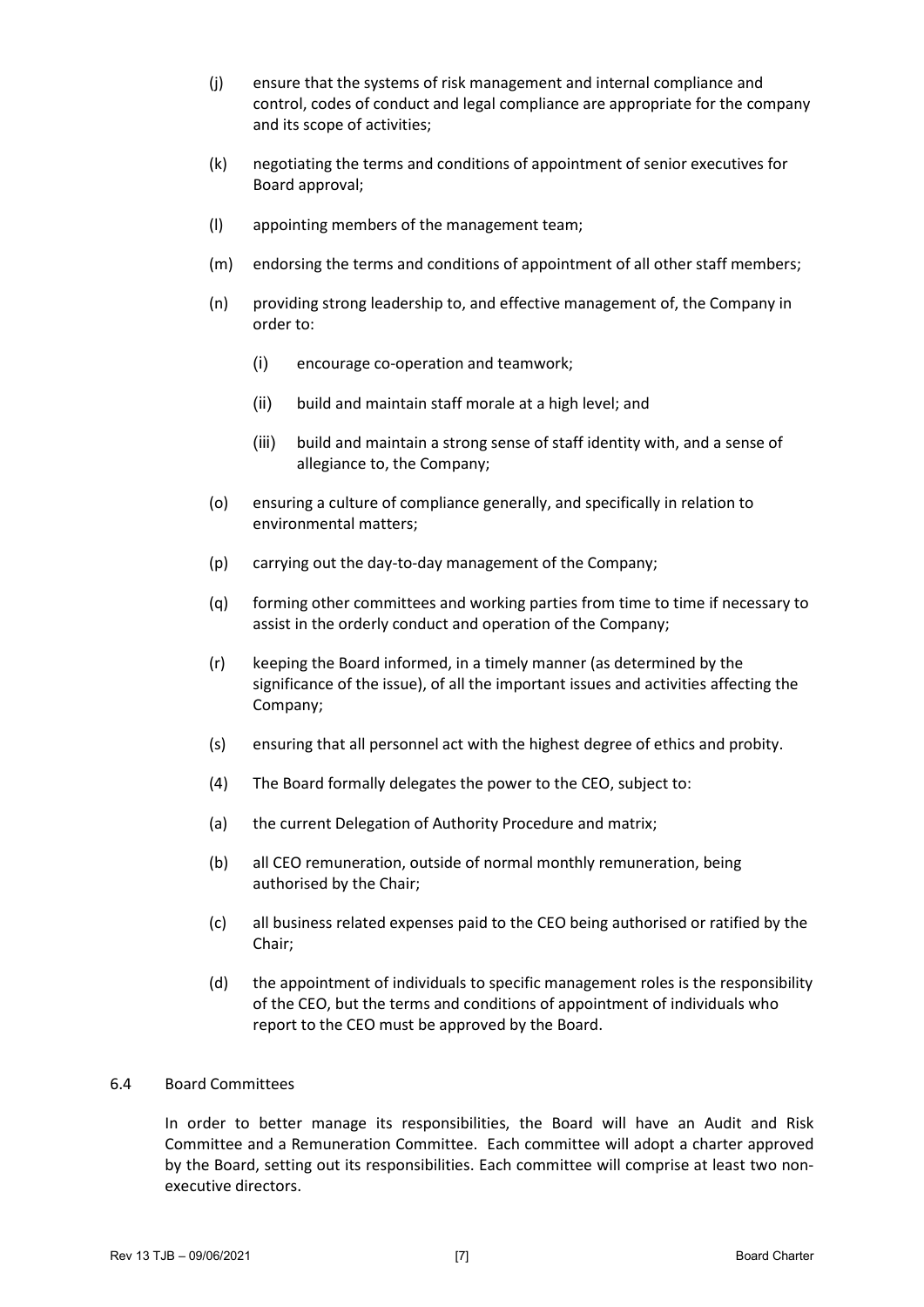#### 6.5 Secretary

- (1) The Secretary is generally responsible for carrying out the administrative and legislative requirements of the Board. The Secretary holds primary responsibility for ensuring that the Board processes and procedures run efficiently and effectively.
- (2) The Secretary is appointed in accordance with the Constitution.
- (3) The specific tasks of the Secretary include:
	- (a) overseeing the Company's compliance program and ensuring all Company legislative obligations are met;
	- (b) ensuring that the agenda and briefing materials for Board meetings are prepared and forwarded to directors in a timely and effective manner;
	- (c) recording, maintaining and distributing the minutes of all Board and Board subcommittee meetings as required;
	- (d) preparing for and attending all General Meetings of the Company and ensuring that the correct procedures are followed;
	- (e) recording, maintaining and distributing the minutes of all annual and Extraordinary General Meetings of the Company;
	- (f) meeting statutory reporting requirements in accordance with relevant legislation; and
	- (g) any other services the CEO or Chair may require.
- 6.6 Circular Resolutions

Circular Resolutions. Urgent matters that cannot wait until the next board meeting can be dealt with by a circular resolution. Where a matter is considered material, the matter should be dealt with by holding a Board Meeting instead of by circulating resolution. A circular resolution should be approved by the Chair before it is circulated and should normally be preceded by a telephone meeting or video conference if practical.

#### <span id="page-9-0"></span>**7. CEO and CFO ASSURANCES**

- 7.1 It is the responsibility of both the CEO (or equivalent) and the CFO (or equivalent) to provide written assurances to the Board that in all material respects:
	- (1) the financial reports submitted to the Board present a true and fair view of the Company's financial condition and operational results; and
	- (2) the Company's risk management and internal compliance and control system is operating efficiently and effectively.